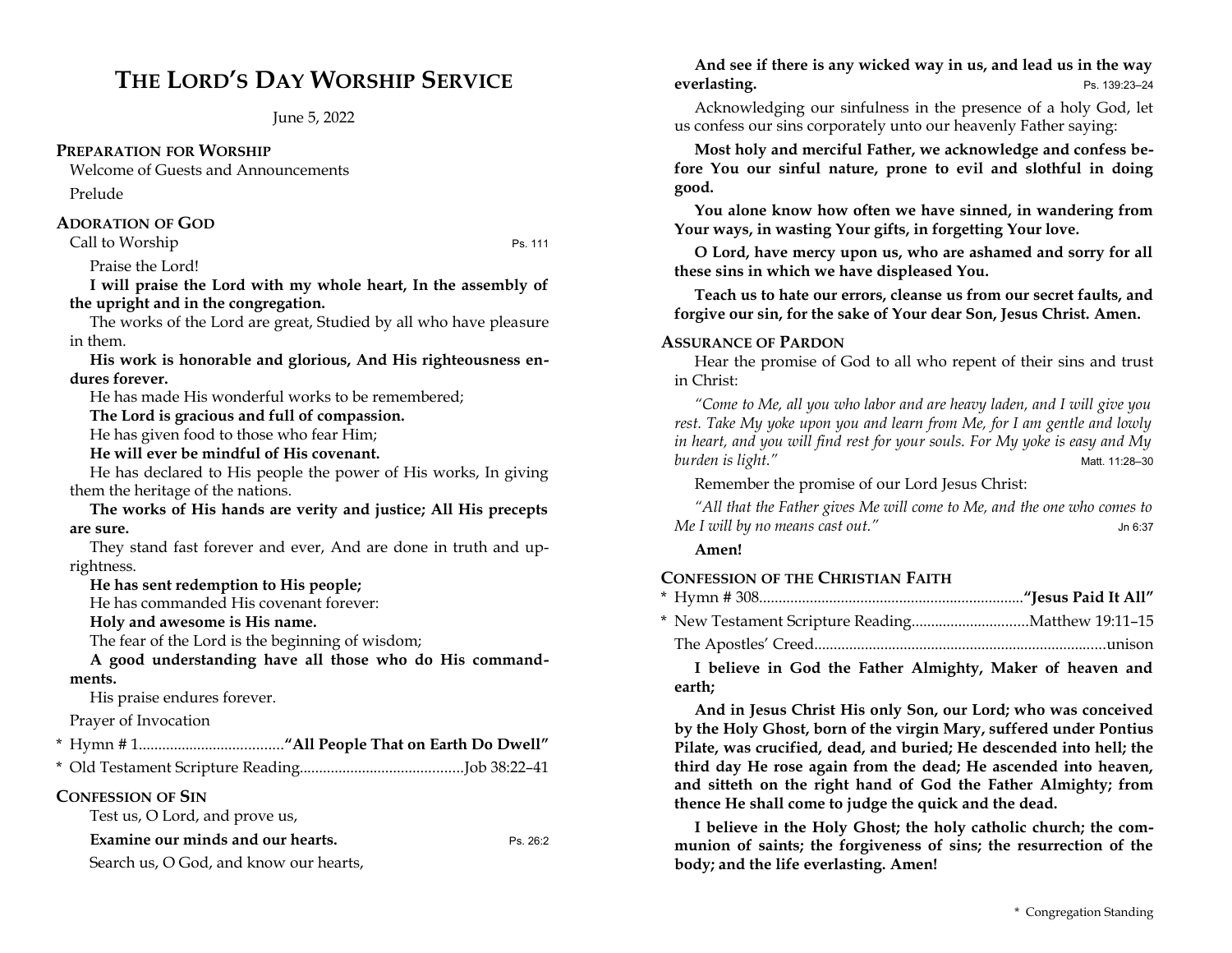God's Tithes and Our Offerings

- \* Doxology..........................................................................................page xvi
- \* Offertory Prayer
- \* Hymn # 331.......................**"Come, O Come, Thou Quickening Spirit"**

## **MEANS OF GRACE**

Prayer of Intercession

\* Reading of the Word of God...................................1 Thessalonians 1:2–5 Sermon: "Knowing Your Election".............................................Dr. Jones Sacrament of the Lord's Supper

## **RESPONSE AND BLESSING**

\* Hymn # 334...........................................**"Breathe on Me, Breath of God"**

- \* Benediction
- \* Congregational Threefold Amen

1 Thessalonians 1:2–5 (NKJV)

<sup>2</sup> We give thanks to God always for you all, making mention of you in our prayers, <sup>3</sup> remembering without ceasing your work of faith, labor of love, and patience of hope in our Lord Jesus Christ in the sight of our God and Father, <sup>4</sup> knowing, beloved brethren, your election by God.<sup>5</sup> For our gospel did not come to you in word only, but also in power, and in the Holy Spirit and in much assurance, as you know what kind of men we were among you for your sake.

## **Contact Information**

DeRidder Presbyterian Church 257 Church Street DeRidder, Louisiana 70634 Phone: (337) 462–3911 email: pastor@deridderpresbyterian.org

**www.DeRidderPresbyterian.org**



**Jones**<br>graphics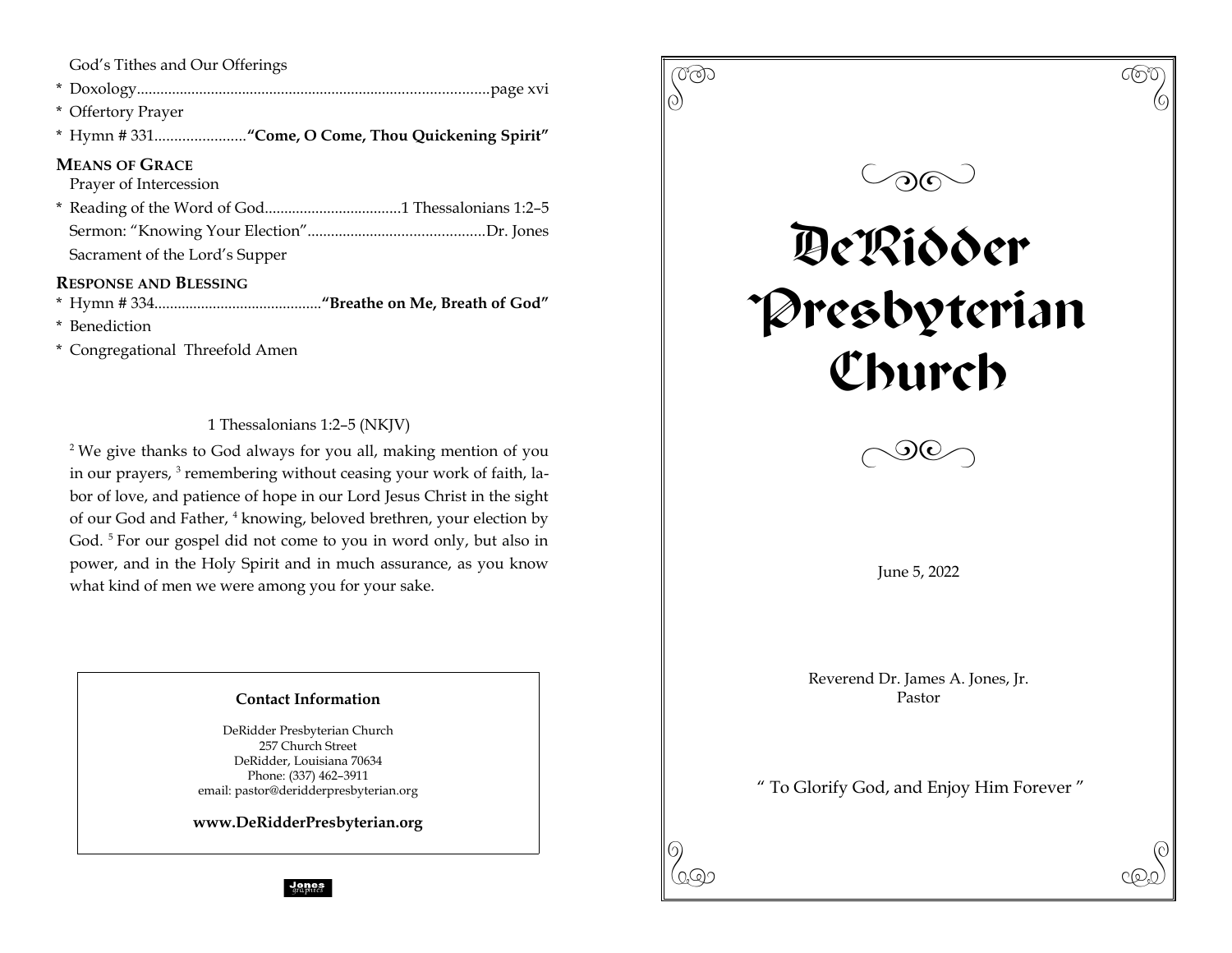# DeRidder Presbyterian Church Announcements

#### **June 5, 2022**

We welcome all worshipers, especially our new visitors. Please talk to the pastor about scheduling a visit in your home this week.

**COMMUNION**—We observe the Lord's Supper each Lord's Day during our corporate worship. The center cups contain grape juice for those who cannot partake of the wine in good conscience.

**SCRIPTURE READINGS** — Please take the time now to mark the places in your Bibles for the Scripture readings later in the service.

**BIBLE STUDY**—This Wednesday we will continue our Bible Study of *Human Nature in Its Fourfold State* by Thomas Boston. This week we continue looking at the State of Grace.

## Weekly Schedule

#### **Sunday**

**Wednesday**

Bible Study & Prayer Meeting...................................................................................6:30 P.M.

#### **Pregnancy Care Center**

420 McMahon Street DeRidder, Louisiana 70634 (337) 463–9500

Office Hours: Tues. and Wed. 8:30 A.M. to 3:30 P.M.

## DeRidder Presbyterian Church Prayer Requests

**THE CHURCH**

| Vanguard Presbytery                                                    |  |  |  |
|------------------------------------------------------------------------|--|--|--|
|                                                                        |  |  |  |
|                                                                        |  |  |  |
|                                                                        |  |  |  |
| Pastor Steve Richardson & Vanguard missionTillsonburg, Ontario, Canada |  |  |  |
| <b>MISSIONARIES</b>                                                    |  |  |  |

| Pregnancy Care CenterFinancial needs; wisdom for board and volunteers |
|-----------------------------------------------------------------------|

## **CHILDREN & GRANDCHILDREN**

#### **(Under Age 20)**

| Laynie Burch (com member)      | Matthew Lungrin (com member)     |
|--------------------------------|----------------------------------|
| Abigail Godwin (assoc member)  | Theresa Lungrin (non com member) |
| Abigail Holly (non com member) | Aria Morrison (non com member)   |
| Andrew Holly (com member)      | Kamden Waldrop (com member)      |
| Noah Holly (com member)        | Kenna Waldrop (com member)       |
| Stephen Holly (com member)     |                                  |

#### **SERVICE MEN & WOMEN**

#### **GENERAL HEALTH & OTHER CONCERNS**

| Seann MetcalfRecovery from Covid complications; amputation of toes                  |
|-------------------------------------------------------------------------------------|
|                                                                                     |
| Neil & Kayla Schindler (Erin's brother)Baptist minister ousted for gospel preaching |
|                                                                                     |
|                                                                                     |

#### **CANCER**

| Chaplain Scott Hammond (Ft. Polk)Stage 4 prostate cancer in remission |  |
|-----------------------------------------------------------------------|--|
|                                                                       |  |
| Rita MunsonOvarian Clear Cell Carcinoma (OCCC); immunotherapy success |  |
|                                                                       |  |
|                                                                       |  |
|                                                                       |  |